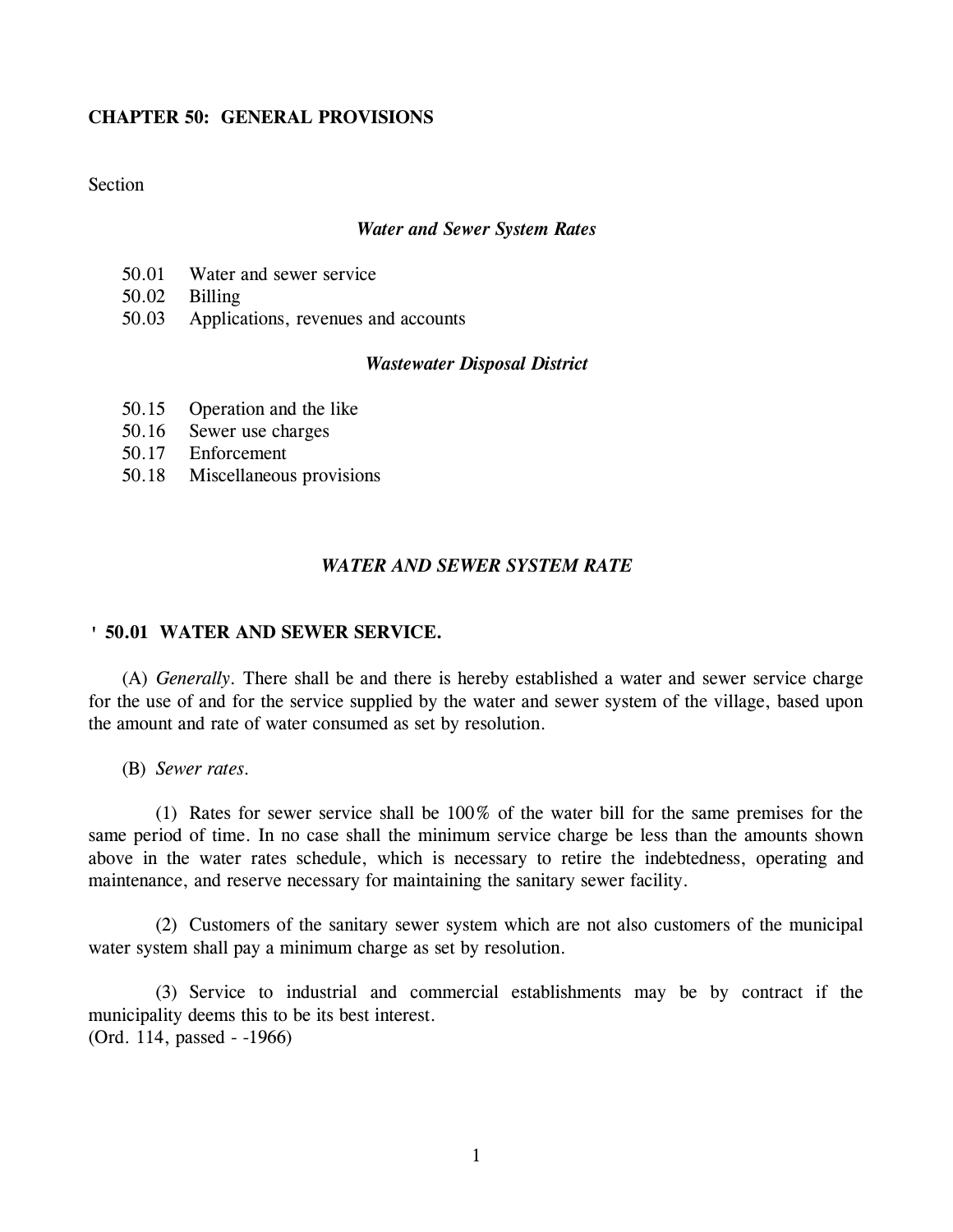## **' 50.02 BILLING.**

(A) Bills for the rates and charges as herein established by the village shall be sent monthly.

(B) The service charges for sewer service to customers not being supplied water by a municipal water system will be due and payable on the fifteenth day of the month following the period for which service was rendered. Penalties for non-payment of bills will be the same as that for metered service.

(C) (1) It is the policy of the village to discontinue utility service to customers by reason of nonpayment of bills only after notice and a meaningful opportunity to be heard on disputed bills. The village=s form for application for utility service and all bills shall contain, in addition to the title, address, room number, and telephone number of the official in charge of billing, clearly visible and easily readable provisions to the effect:

(a) That all bills are due and payable on or before the date set forth on the bill; and

(b) That if any bill is not paid by or before that date, a second bill will be mailed containing a cutoff notice that if the bill is not paid within ten days of the mailing of the second bill, service will be discontinued for nonpayment; and

(c) That any customer disputing the correctness of his or her bill shall have a right to a hearing at which time he or she may be represented in person and by counsel or any other person of his or her choosing and may present orally or in writing his or her complaint and contentions to the city official in charge of utility billing. This official shall be authorized to order that the customer's service not be discontinued and shall have the authority to make a final determination of the customer's complaint.

(2) Requests for delays or waiver of payment will not be entertained; only questions of proper and correct billing will be considered. In the absence of payment of the bill rendered or resort to the hearing procedure provided herein, service will be discontinued at the time specified, but in no event until the charges have been due and unpaid for at least 30 days.

(3) When it becomes necessary for the village to discontinue utility service to a customer for nonpayment of bills, service will be reinstated only after all bills for service then due have been paid, along with a turn-on charge in the sum as set by resolution. (Ord. 114, passed - -1966)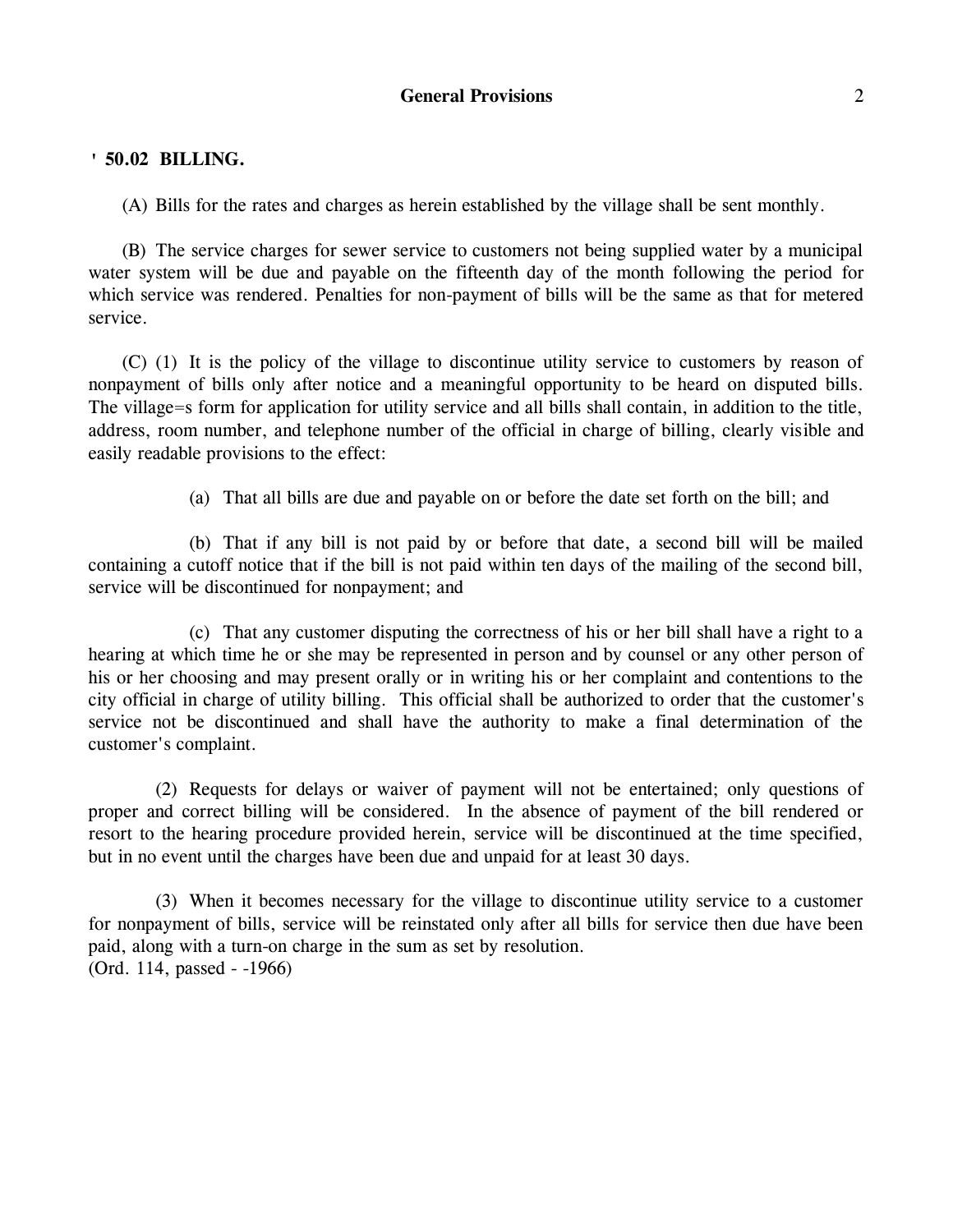## **' 50.03 APPLICATIONS, REVENUES AND ACCOUNTS.**

(A) Applications for water and sewer service shall be filed with the Village Clerk upon a form to be supplied by the village. The application shall state the name of the applicant and the premises to be served. All applications filed after the commencement of the operation of the system shall be accompanied by a fee as set by resolution, payable to the Treasurer of the village, for the connection charge.

(B) The owner of the premises served and the occupant thereof and the user of the water and sewer service shall be jointly and severally liable for the sewer service provided the premises. A deposit as set by resolution shall be required from all tenants. The deposit shall be applied to any bill for service delinquent more than 45 days. Upon the disconnection of the service, any balance of the deposit shall be returned to the applicant without interest.

(C) It is hereby made the duty of the Village Treasurer to render bills for water and sewer service and all other charges in connection therewith and to collect all monies due therefrom.

(D) All revenues and monies derived from the operation of the water and sewer system shall be paid to and held by the Treasurer separate and apart from all other funds of the village and all of the sums and all other funds and monies incident to the operation of the system, as may be delivered to the village, shall be deposited in a separate fund designated the AWater and Sewer System Fund Account@ and the Treasurer shall administer the fund in every respect in a manner provided by the statutes of the state pertaining thereto.

(E) The Village Treasurer shall establish a proper system of accounts and shall keep proper records, books and accounts in which complete and correct entries shall be made of all transactions relative to the water and sewer system and at regular annual intervals the Village Council shall cause to be made an audit by an independent auditing concern of the books to show the receipts and disbursements of the water and sewer system.

(Ord. 114, passed - -1966)

#### *WASTEWATER DISPOSAL DISTRICT*

### **' 50.15 OPERATION AND THE LIKE.**

(A) It is hereby determined to be desirable and necessary, for the public health, safety and welfare of the village, that the County Wastewater Disposal District (village section) be operated by the village as lessee and agent of the county and the County Drain Commissioner as County Agency under Public Act 342 of 1939, being M.C.L.A. '' 46.171 through 46.185, as amended, on a public utility rate basis in accordance with the provisions of Public Act 94 of 1933, being M.C.L.A. '' 141.101 through 141.138, as amended.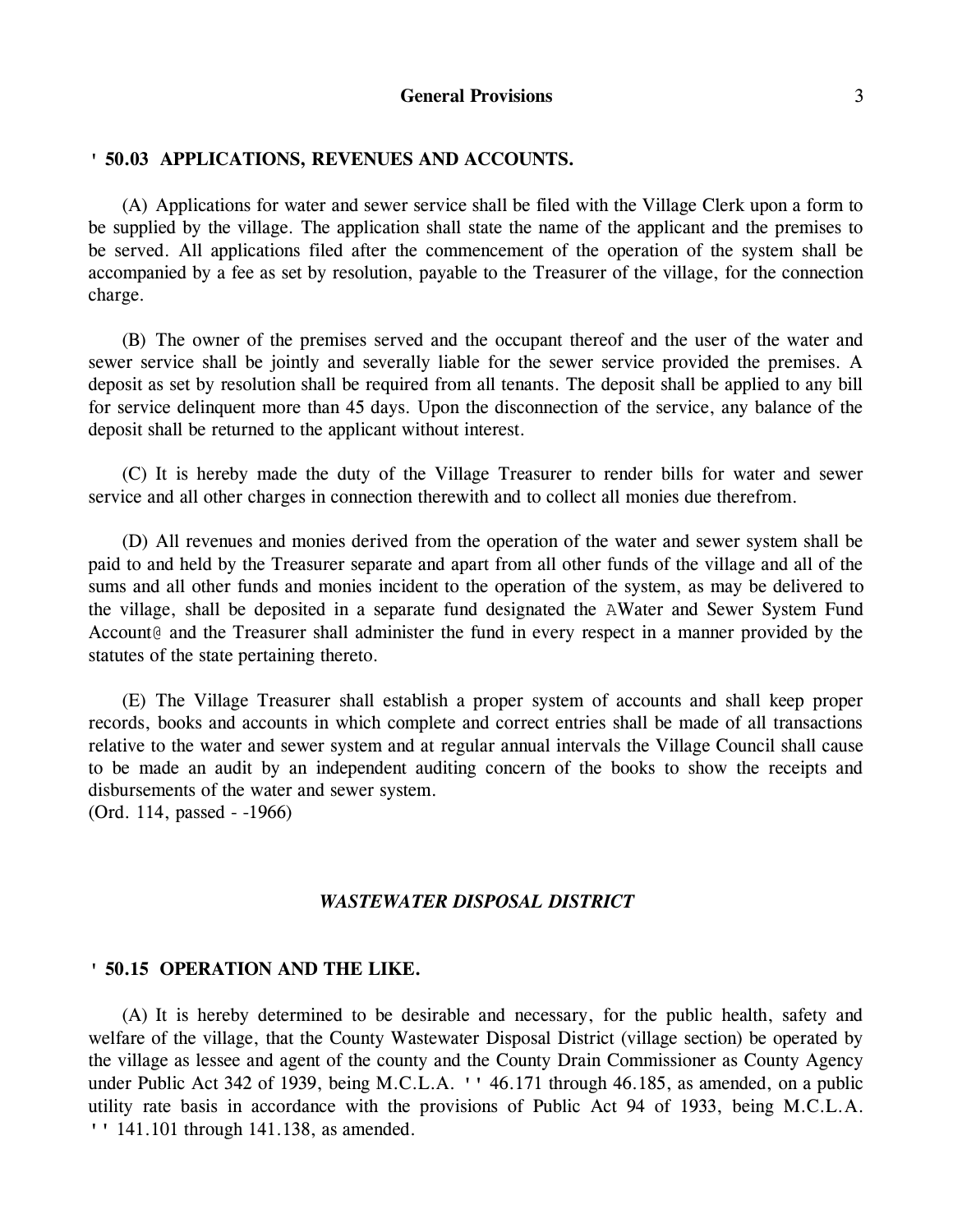(B) For the purpose of this chapter, the following definitions shall apply unless the context clearly indicates or requires a different meaning.

*REVENUES* and *NET REVENUES.* As defined in ' 3 of Public Act 94 of 1933, being M.C.L.A. ' 141.103, as amended.

*THE DISTRICT.* The complete County Wastewater Disposal District (village section), including all sewers, pumps, lift stations, treatment facilities and all other facilities used or useful in the collection, treatment and disposal of domestic, commercial or industrial wastes, including all appurtenances thereto and including all extensions and improvements thereto, which may hereafter be acquired.

(C) The operation, maintenance, alteration, repair and management of the District shall be under the supervision and control of the Village Council, subject to the terms of the contract dated May 14, 1970, between the county and the village. The Council may employ a person or persons in a capacity or capacities as it deems advisable to carry on the efficient management and operation of the system and may make rules, orders and regulations as it deems advisable and necessary to assure the efficient management and operation of the system.

(Ord. 114, passed 7-13-1970)

## **' 50.16 SEWER USE CHARGES.**

(A) *Generally.* Rates to be charged for service furnished by the District shall be as follows: sewer use charges to each single-family residential premises served by the District shall be in the flat amount as set by resolution. Each premise other than a single-family residence shall pay a monthly charge as set by resolution, multiplied by a factor representing a ratio of sewage used by a class of premises not a normal single-family residential sewage use. The Village Council shall adopt and revise from time to time a schedule of charges of the sewage use equivalents or ratios, provided, however, that the minimum monthly charge to any premises shall be as set by resolution.

(B) *Special rates.* For miscellaneous or special services for which a special rate shall be established, those rates shall be fixed by the Village Council.

(C) *Billing.* Bills will be rendered quarterly on February 1, May 1, August 1 and November 1 payable without penalty within 30 days after the date thereon. Payments received after that period bear a penalty of 5% of the amount of the bill. (Ord. 114, passed 7-13-1970)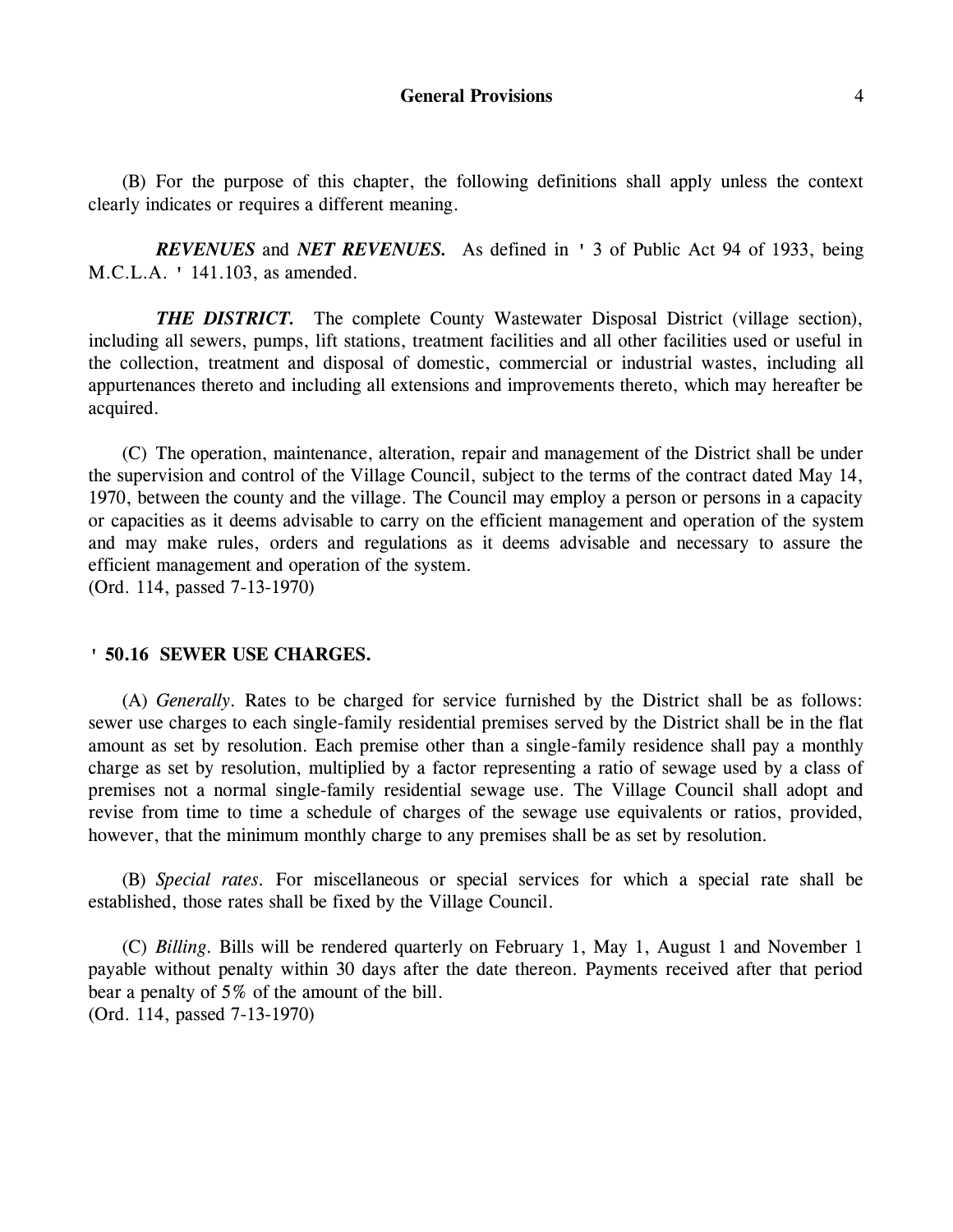### **' 50.17 ENFORCEMENT.**

(A) The charges for services which are under the provisions of ' 21 of Public Act 94 of 1933, being M.C.L.A. ' 141.121, as amended, made a lien on all premises served thereby, unless notice is given that a tenant is responsible, are hereby recognized to constitute the lien, and whenever any charge against any piece of property shall be delinquent for six months, the village official or officials in charge of the collection thereof shall certify annually, on March 1 of each year, to the tax-assessing officer of the village the facts of the delinquency, whereupon the charge shall be by him or her entered upon the next tax roll as a charge against the premises and shall be collected and the lien thereof enforced, in the same manner as general village taxes against the premises are collected and the lien thereof enforced; provided, however, where notice is given that a tenant is responsible for charges and service as provided by ' 21 of Public Act 94 of 1933, being M.C.L.A. ' 141.121, no further service shall be rendered the premises until a cash deposit in an amount as set by resolution shall have been made as security for payment of the charges and service.

(B) In addition to the foregoing, the village shall have the right to shut off sewer service to any premises for which charges for sewer service are more than three months delinquent, and the service shall not be reestablished until all delinquent charges and penalties and a turn-on charge, to be specified by the Village Council, have been paid. Further, the charges and penalties may be recovered by the village by court action. (Ord. 114, passed 7-13-1970)

### **' 50.18 MISCELLANEOUS PROVISIONS.**

(A) No free service shall be furnished by the District to any person, firm or corporation, public or private, or to any public agency or instrumentality.

(B) All premises to which sewer services of the District shall be available shall connect to the District within 60 days after the mailing of notice to the premises by the appropriate village official that the services are available.

(C) The rates hereby fixed are estimated to be sufficient to provide for the payment of the expenses of administration and operation, the expenses for maintenance of the District as are necessary to preserve the same in good repair and working order, to provide for partial payment of the contractual obligations of the village to the county pursuant to the aforesaid contract between the county and the village as the same become due, and to provide for other expenditures and funds for the District as this subchapter may require. The rates shall be fixed and revised from time to time as may be necessary to produce these amounts.

(D) The District shall be operated on the basis of an operating year commencing on March 1 and ending on the last day of February next following.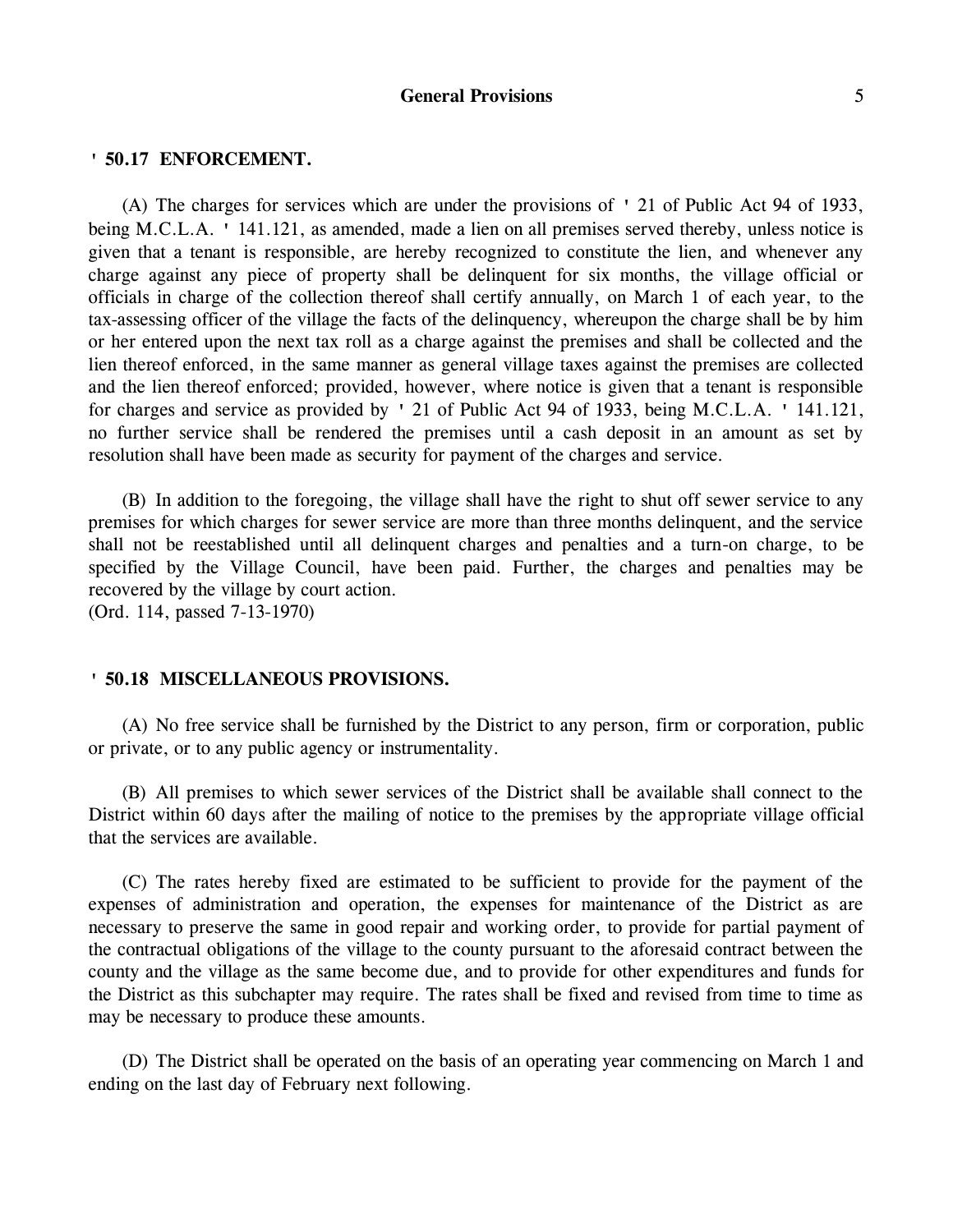(E) The revenues of the District shall be set aside, as collected, and deposited in a separate depositary account in the City Bank Se Trust Company, National Association, Jackson, Michigan, a bank duly qualified to do business in Michigan, in an account to be designated Wastewater Disposal District Receiving Fund (hereinafter, for brevity, referred to as the AReceiving Fund@), and the revenues so deposited shall be transferred from the Receiving Fund periodically in the manner and at the times hereafter specified.

(1) *Operation and Maintenance Fund.* Out of the revenues in the Receiving Fund there shall be first set aside quarterly into a depositary account, designated Operation and Maintenance Fund, a sum sufficient to provide for the payment of the next quarter=s current expenses of administration and operation of the District and the current expenses for the maintenance thereof as may be necessary to preserve the same in good repair and working order.

(2) *Contract Payment Fund.* There shall next be established and maintained a depositary account, to be designated Contract Payment Fund, which shall be used solely for the payment of the village=s obligations to the county pursuant to the aforesaid contract. There shall be deposited in the fund quarterly, after requirements of the Operation and Maintenance Fund have been met, sums as shall be necessary to pay the contractual obligations when due. Should the revenues of the District prove insufficient for this purpose, the revenues may be supplemented by any other funds of the village legally available for that purpose.

(3) *Replacement Fund.* There shall next be established and maintained a depositary account, designated Replacement Fund, which shall be used solely for the purpose of making major repairs and replacements to the District if needed. There shall be set aside into the fund, after provision has been made for the Operation and Maintenance Fund and the Contract Payment Fund, revenues as the Village Council shall deem necessary for this purpose.

(4) *Improvement Fund.* There shall next be established and maintained an Improvement Fund for the purpose of making improvements, extensions and enlargements to the District. There shall be deposited into the fund, after providing for the foregoing fund, revenues as the Village Council shall determine.

(5) *Surplus monies.* Monies remaining in the Receiving Fund at the end of any operating year, after full satisfaction of the requirements of the foregoing funds, may, at the option of the Village Council, be transferred to the Improvement Fund or used in connection with any other project of the village reasonably related to purposes of the District.

(6) *Bank accounts.* All monies belonging to any of the foregoing funds or accounts may be kept in one bank account, in which event the monies shall be allocated on the books and records of the village within this single bank account, in the manner above set forth.